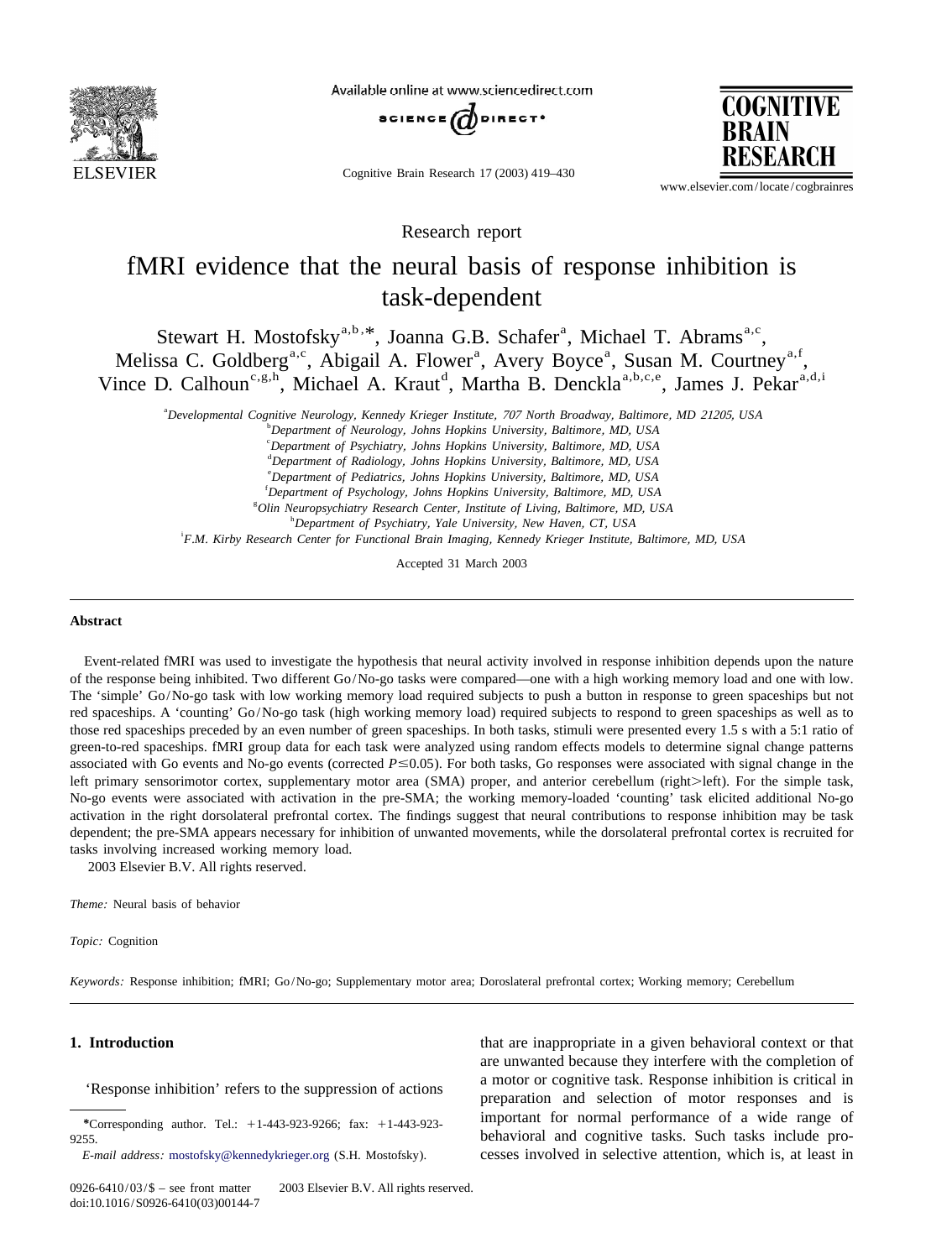distracting or interfering stimuli. This inhibition of reflexive eye movements during an antisac-

tive domain includes inhibition of any habitual, prepotent reward and response cost [\[14,5,6,56,57\].](#page-10-0) response governed by a rule that is held in working To elucidate the neural mechanisms critical to response

recent years in understanding the neural basis of response specific domain and minimizing involvement of more inhibition. Results from lesion studies in animals initially complicated neural systems necessary for regulation of led investigators to conclude that the neural mediators of cognition and behavior. response inhibition are localized to ventral prefrontal One of the simplest paradigms used to study response regions [\[20,31\],](#page-10-0) findings supported by observations of inhibition is the Go/No-go task. Go/No-go paradigms behavioral disinhibition associated with poor social judg- involve the repeated delivery of a series of single cues that ment in adults with orbitofrontal lesions [\[22,40,66\].](#page-10-0) Yet present in one-of-two distinct forms: a Go cue or a No-go this focus on disordered socioemotional response inhibi- cue. A subject is instructed to respond rapidly (usually tion, while clinically salient and adaptable to animal with a button push) to the Go cues *only*. Response models, neglects other varieties of response inhibition. inhibition can be studied by inspection of data from the

tional magnetic resonance imaging (fMRI), has been used with a non-response). Tendency towards the errant reto study neural mechanisms involved in response inhibition sponse in No-go trials is increased by weighting the trial [\[9,15,21,29,33,35,37,36,41,63,67,68\].](#page-10-0) A variety of tasks runs with a majority of Go cues (at a ratio of  $\geq$ 3:1) in have been used, resulting in somewhat inconsistent results order to elicit a rapid, habitual response. Such weighting of in mapping regions of activation involved in response trial types is intended to intensify the need for inhibitory inhibition. All studies concur that there is frontal in- brain function during the successful non-responses to 'Novolvement; however, the regions of activation reported go' trials. within the frontal lobe have been extremely variable and In its simple, 'classical' form, the Go/No-go task lends not necessarily localized to ventral prefrontal regions. This itself to the study of motor response inhibition because it has prompted some investigators [\[63\]](#page-11-0) to consider a 'multi- minimizes cognitive and behavioral demands; however, ple domain' model of response inhibition [\[14\],](#page-10-0) according many of the designs used in previous fMRI studies of to which the specific region of the frontal lobe involved in Go/No-go involved additional cognitive and attentional response inhibition may depend on the nature of the factors, complications that have contributed to a range of response being inhibited. activation patterns being reported [\[9,21,29,36,41,63,68\].](#page-10-0)

The multiple domain hypothesis of response inhibition Some fMRI studies of Go/No-go used a block design

part, dependent on the ability to inhibit attending to and DLPF regions have been shown to be important for Deficits in response inhibition are hypothesized to be cade task [\[7,11,26,49,50,53\].](#page-10-0) Dorsolateral and inferior important in the pathophysiology of several neuropsychiat- prefrontal, as well as anterior cingulate cortices, appear to ric disorders including Tourette syndrome, obsessive–com- be important for cognitive tasks in which it is necessary to pulsive disorder, and attention deficit hyperactivity disor- inhibit a prepotent response governed by a rule held in der (ADHD) [\[3,32,47\].](#page-10-0) In the latter, difficulty in inhibiting working memory [\[33,67,14\].](#page-11-0) As noted above, observations impulsive and off-task behavior is a defining characteristic from adult lesion studies suggest that the orbitofrontal of the disorder [\[3,47\].](#page-10-0) Furthermore, there is evidence for cortex (OFC) is important for inhibition of inappropriate deficits in response inhibition across multiple domains in behavioral/emotional responses [\[20,40\],](#page-10-0) and there is evi-ADHD, including skeletomotor [\[13,27,60,64,65\],](#page-10-0) dence suggesting that inhibition mediated by OFC is oculomotor [\[58,59,48,10,45,46\],](#page-11-0) and cognitive; the cogni- specific to socioemotional decision making involving

memory [\[4,24,25,62\].](#page-10-0) This is in addition to the most inhibition, it would be advantageous to focus on the clinically salient domain of socioemotional disinhibition, skeletomotor components solely involved in preparation which contributes to excessive impulsive behavior. and selection (including inhibition) of relatively simple Consequently, there has been increasing interest in actions, thus focusing on response inhibition in this

More recently, functional imaging, in particular func- correct No-go trials (i.e. those where a No-go cue is met

has its basis in well-described functional subdivisions approach [\[9,68,61\]](#page-10-0) in which brain activation associated within the frontal lobes and their membership in circuits with response inhibition was determined using a model with specific subcortical regions [\[40,1\]](#page-11-0) including (at a contrasting blocks containing both Go and No-go events minimum) skeletomotor, oculomotor, dorsolateral prefron- (usually in a 1:1 ratio, as opposed to 3–5:1 ratios often tal (DLPF), anterior cingulate, and orbitofrontal (medial used in clinical and research settings outside the scanner) and lateral) circuits [\[44\].](#page-11-0) There is considerable evidence with blocks consisting entirely of Go events. The argument that these different frontal regions/circuits govern different for using this approach is that by contrasting the mixed domains of response inhibition. Within skeletomotor cir- block versus the Go-only block one can isolate activation cuits, the rostral portion of the supplementary motor area related to response inhibition. The problem is that the two (SMA) has been identified as being important for prepara- blocks differ in more than just response inhibition: the tion and inhibition of skeletomotor responses [\[2,30,42\].](#page-10-0) mixed block requires a different level of vigilance than Frontal eye fields (FEF), supplementary eye fields (SEF), does the Go-only block. Furthermore, the mixed block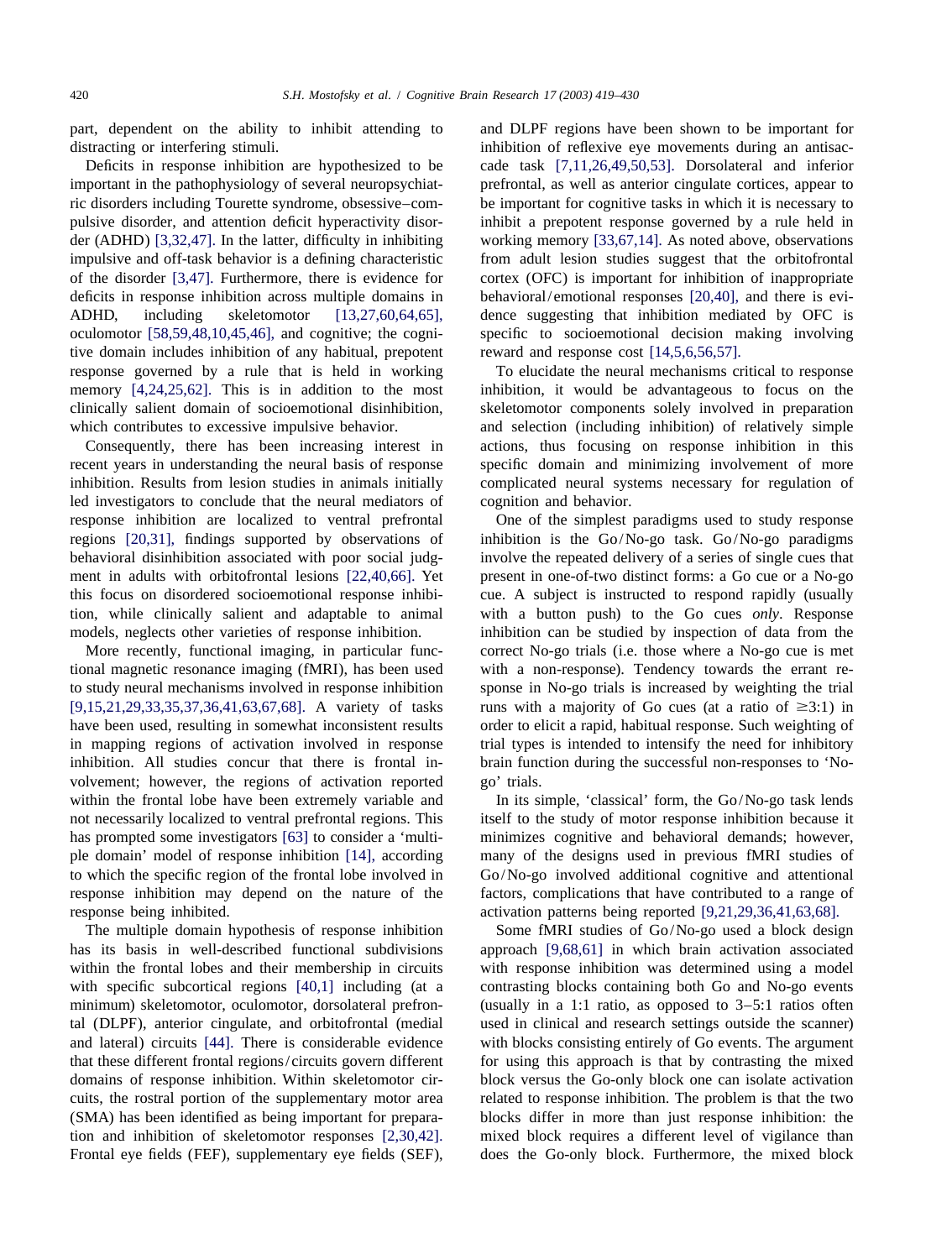requires increased need to engage neural systems involved **2. Methods** in recognizing the cue and making a decision based on what is shown. It is therefore difficult to conclude that 2.1. Subjects brain activation reported when using a block design approach is specific to response inhibition. Subjects in this study were 48 right-handed adult

studies of Go/No-go using event-related designs problems. The sample equally represented males and  $[15,21,29,36,41]$ , which allow for targeted analysis of females. The age range of the males was  $27.4\pm5.7$  years activation associated with successful non-response (inhibi- and for the females it was  $27.5\pm4.8$  years. A subsample of tion of response) to a No-go cue. In one study, however, 28 also completed a counting Go/No-go task. Of the 28, investigators used a complex task in which subjects were 13 were male with an age distribution of  $27.1 \pm 4.1$  years, required to decide between two possible No-go cues based 15 were female with an age distribution of  $27.0 \pm 5.1$  years. on previous events occurring up to several seconds prior to The study was approved by the Johns Hopkins Medical the No-go trials of interest [\[21\].](#page-10-0) Performance was, there- Institutional Review Board and the experiment was underfore, highly dependent on working memory, which might taken with the understanding and written consent of each explain why activation associated with successful 'No-go' subject. non-response appeared to be widely distributed throughout the brain, most pronounced in frontal and parietal regions, 2 .2. *Paradigms* including the right middle and inferior frontal gyri, the left inferior parietal lobule, and the right angular gyrus. In All 48 subjects completed a simple Go/No-go task; 28 other event-related studies with simpler Go/No-go tasks also completed a counting Go/No-go task. Subjects [\[29,36,41\]](#page-10-0) investigators often used long interstimulus viewed the projected, computer-controlled paradigms on a intervals: 8 [\[41\],](#page-11-0) 18 [\[29\],](#page-10-0) and  $32-40$  s [\[36\].](#page-11-0) The long screen at the head of the scanner via a  $45^\circ$  angled mirror interstimulus intervals allowed for hemodynamic recovery affixed to the MRI head coil. Subjects responded by between individual events associated with the BOLD pressing a button with their right index finger, using a signal but also yielded paradigms that required relatively button box held in the right hand. low frequency motor responses and inhibitions, rendering it dissimilar to paradigms used in clinical and investigative 2 .3. *Simple Go*/*No*-*go task* settings outside the scanner.

For the current study, we decided to examine the neural Cues consisted of drawings of green (Go) and red basis of response inhibition using event-related analysis of (No-go) spaceships (see [Fig. 1](#page-3-0)). Subjects were instructed fMRI data acquired during the performance of two Go/ to push the button as quickly as possible in response to No-go tasks. We first used a 'simple' Go/No-go task in green spaceships only. A short practice run of 11 trials was which cues were presented at a rapid rate (once every 1.5 completed to verify that each subject understood the s) that increased demand on systems involved in motor directions. response preparation and inhibition. A single type of Go Immediately after the practice run, fMRI acquisition was cue and a single type of No-go cue were used (as opposed carried out during two paradigm runs lasting 4 min and 50 to tasks used in most previous fMRI studies in which there s each. During each run the subject encountered 123 green was a single type of No-go cue amongst many types of Go cues, 27 red cues, and four long (10-s) rest phases. The cues). With this simple scheme we hoped to isolate motor stimuli were presented one at a time in pseudo-random response inhibition by minimizing the influence of com- order with the following constraints: no more than two red plex cognitive and behavioral variables. These results were cues could appear in a row, no fewer than three green cues contrasted with those from a 'counting' Go/No-go task could appear in a row, and a red cue could not appear with a high working memory load. This task was similar to immediately after one of the 10-s rests or at the onset of the simple Go/No-go task except that it required subjects data acquisition. The cue presentation patterns were to inhibit responding only to those red spaceships preceded weighted towards serial Go cues (82%) to maximize a by an odd number of green spaceships. Response inhibi- subject's tendency toward a button press, even at the tion therefore depended on holding in working memory the appearance of the No-go cues. Patterns used for the two number of green spaceships that preceded each red space- runs were different in order to dampen between-run ship. We hypothesized that presentation of No-go stimuli in learning effects. The precise timing of the stimuli prethe simple task would be associated with activation in sentation was the following: each spaceship appeared for brain regions involved in the preparation and inhibition of 200 ms, each inter-trial interval was 1300 ms, and each simple motor responses (e.g. SMA); activation associated rest phase had a duration of 10 s. In between cues and with presentation of No-go stimuli in the counting task during long rests the subject was continuously shown a would include brain regions involved in working memory central fixation marker that they had been instructed to (e.g. DLPFC). focus upon throughout the scan. The rest phases were

More recently, investigators have published fMRI volunteers who reported no history of mental health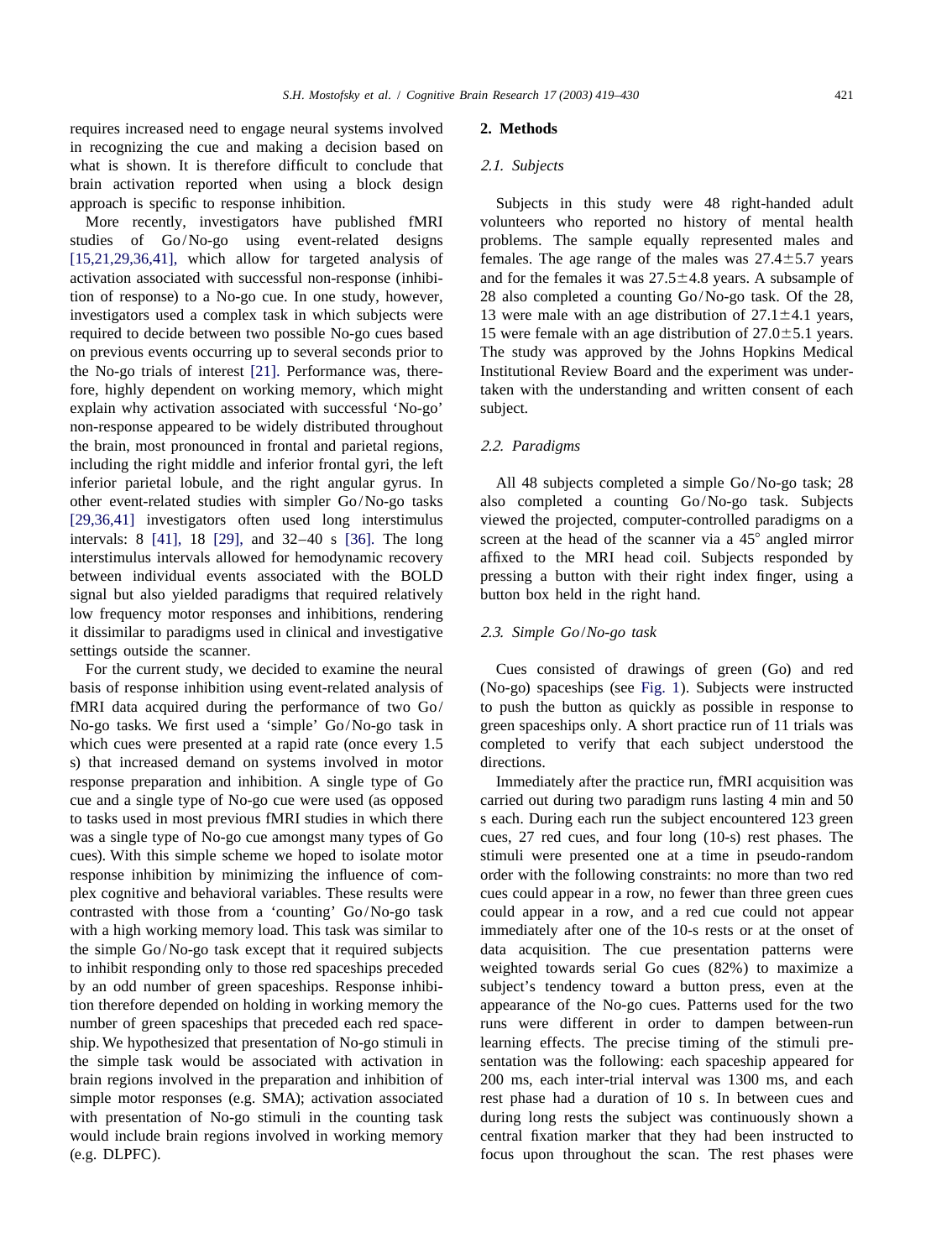# Go / No-go Paradigm

<span id="page-3-0"></span>

Fig. 1. Schematic of behavioral paradigm for the simple Go/No-go task. (a) The constraints used to determine frequency and ordering of the Go and No-go cues. (b) An isolated sub-stream of trials and a single trial. (c) A timeline for the entire fMRI experimental session.

included to allow a recovery period for the hemodynamic 2 .5. *Scan procedure* response associated with the steady and rapid stream of Go or No-go trials. Paradigm programming and display was Scanning was carried out in a 1.5 Tesla ACS-NT done using E-prime (Psychology Software Tools, Pitts- Powertrack 6000 MRI scanner (Philips Medical Systems) burgh, PA, USA) running on Windows 98. using body coil transmission and quadrature end-capped

to that of the simple Go/No-go task except that subjects slices (providing whole brain coverage). Image matrix was were instructed to push a button (with their right index  $64\times64\times64$  voxels each voxel was  $3.59\times3.59\times4.5$  mm. TE finger) as quickly as possible in response to green space- was 40 ms and flip angle was  $90^\circ$ . ships and to red spaceships preceded by an even number of green spaceships. The number of green spaceships before a 2 .6. *Image processing and data analysis* red spaceship ranged from three to six, and the task was balanced for the two types of red spaceships. Subjects All post acquisition image processing was carried out completed four runs of the counting Go/No-go task; the using Matlab (v5.3–6.1) (Mathworks, Natick, MA, USA) simple and counting Go/No-go tasks were thereby bal- and SPM99 (<http://www.fil.ion.ucl.ac.uk/spm/>). DICOM anced for the total number of No-go stimuli (54). A simple (Digital Imaging and Communications in Medicine) impractice involving three separate scenarios—an even trial, ages from the scanner were converted to Analyze format an odd trial, and one of each—was completed by each and then time corrected to adjust for within volume time of participant prior to scanning. The acquisition differences [\[8\],](#page-10-0) realigned, and smoothed [\[18\]](#page-10-0)

head coil reception. Coronally orientated volumes were acquired every 2.5 s using single shot echo planar imaging. 2 .4. *Counting Go*/*No*-*go task* Each volume was composed of 4 mm slices (with 0.5 mm inter-slice gap); coverage ranged from 29 slices (from just The design of the counting Go/No-go task was similar anterior to the frontal pole to the middle cerebellum) to 41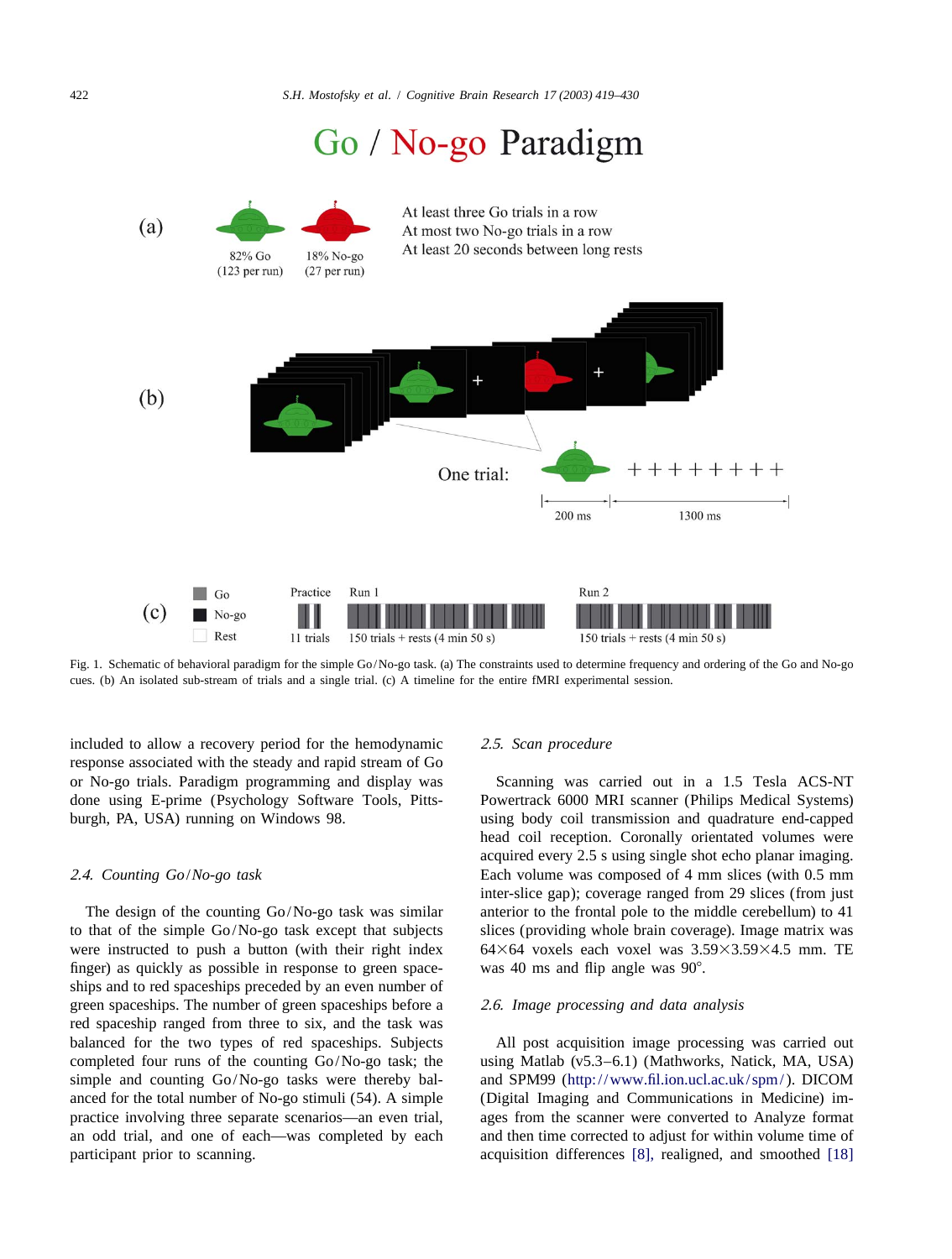using a Gaussian kernel that was half the resolution of the such comparisons tested for regions where there was a acquisition matrix  $(7 \times 7 \times 9 \text{ mm}^3)$ . Prior to estimation, the significant difference between Go and No-

subject. For the counting task, the general linear model Finally, a paired *t*-test was used to examine the differcross-hair (rest periods). Voxel-wise *t*-maps were con- analysis. structed for each of the subjects as a first level analysis and the amplitude maps were then carried to a second level analysis to test for significant group effects using a **3. Results** Gaussian random field theory corrected  $P \le 0.05$  [\[69\]](#page-11-0) and a cluster threshold of .5 voxels. The two level strategy 3 .1. *Subject performance* described is equivalent to a random effects analysis in that cytoarchitectonic labels using the Talairach Daemon [\[39\]](#page-11-0) omission errors across the two tasks. (<http://ric.uthscsa.edu/projects/talairachdaemon.html>). For the counting task there were three reaction times to

of the significant Go and No-go effects observed, all of the spaceships, and that for odd green spaceships. The confirst level individual *t*-maps were reviewed with a statisti- struction of the task is such that participants always cal threshold of uncorrected  $P \le 0.001$  and a cluster respond after seeing an even number of green spaceships, threshold of 2. This liberal threshold was chosen to regardless of the color of the next spaceship. To ensure increase sensitivity to any effects apparent in single that subjects were attending to the color of the stimulus subjects. To summarize the correspondence between single following an even number of green spaceships, analysis of subject and group derived data overlap in activated voxels variance (ANOVA) was used to examine for differences in was also calculated between each subject and the group mean reaction times across red Go, odd green, and even data. green trial types. The mean reaction time for red Go trials

data were spatially normalized to Montreal Neurological was done to address whether Go effects were significantly Institute (MNI)-labeled space [\[16\],](#page-10-0) resampled into voxels greater than No-go effects in one case, and whether the  $\sigma$  of (2 mm)<sup>3</sup>, and temporally smoothed. The temporal converse differential effects (i.e. No-go greater smoothing can be broken down as follows: a high-pass were significant in a separate analysis. The second comfilter cutoff of 32–36 s (0.031-0.028 Hz) was applied, and bination-based statistical comparison was a 'cognitive low pass filtering was achieved by convolving with the conjunction' [\[54\]](#page-11-0) of Go and No-go effects. A conjunction SPM hemodynamic response function  $(\sim 0.34 \text{ Hz})$  [\[19\].](#page-10-0) analyses was used to highlight regions where both Go and Go and No-go associated brain activation was assessed No-go effects appeared to be significantly positive. All using an 'event-related' analytic design [\[34\].](#page-11-0) SPM99 was combination-based effects were the result of random used to construct and test the fit of the image data to a effects analyses where the first-level contrast images from general linear model [\[17\]](#page-10-0) that accounted for the effects each subject were brought to a second-level analysis in associated with rare incorrect responses (commissions on order to determine significant group effects with restricted No-go trials and omissions on Go trials) and specifically influence from within subject variance. For the conjunction tested for and created statistical maps corresponding to the analysis, orthogonalization was with respect to Go events time-course of correct Go and No-go trial execution by the as they represented the most frequently sampled regressor.

included separate regressors for correct No-go responses, ence between No-go activation in the simple Go/No-go Go responses to green spaceships, and Go responses to red task and that in the counting Go/No-go tasks. Each pair spaceships as well as those for rare incorrect responses. consisted of an individual's No-go contrasts for the The implicit baseline for these effects corresponds to the counting and simple Go/No-go tasks. Only the 28 participperiods during which subjects viewed the central fixation ants who completed both tasks were included in this

the analysis is dominated by intersubject variance (as All subjects successfully completed the scanning withopposed to interscan variance) in order to provide a better out difficulty. For the simple Go/No-go paradigm, mean idea of the average activation of a given population [\[28\].](#page-10-0) reaction time on correct Go trials was  $339\pm95$  ms, mean The location of voxels significantly associated with Go or number of commission errors was  $7.6\pm8.6\%$ , and mean No-go execution were summarized by their local maxima number of omission errors was  $0.2\pm0.4\%$ . For the countseparated by at least 8 mm, and by converting the maxima ing Go/No-go paradigm, mean reaction time on correct Go coordinates from MNI to Talairach coordinate space using trials was  $341\pm72$  ms, mean number of commission errors the formulas provided by Matthew Brett ([http://www.](http://www.mrc-cbu.cam.ac.uk/Imaging/mnispace.html) was  $9.9\pm8.5\%$ , and mean number of omission errors was [mrc-cbu.cam.ac.uk/Imaging/mnispace.html](http://www.mrc-cbu.cam.ac.uk/Imaging/mnispace.html)). These co- 0.4±0.6%. Standard *t*-tests did not reveal any significant ordinates were finally assigned neuroanatomic and differences in mean reaction time, commission errors or

To assess the magnitude and single subject applicability consider, that for red Go trials, that for even green For each of the individual tasks (simple and counting was  $474 \pm 119$  ms, for odd green trials was  $345 \pm 78$  ms,  $Go/No-go)$ , two additional statistical comparisons (treating and for even green trials was  $327\pm73$ . ANOVA across the the two tasks separately) were conducted using a combina-<br>three trial types was significant (*P*<0.0001). Fisher's posttion of the individual Go and No-go effects. The first of hoc analyses revealed that mean red Go trial reaction time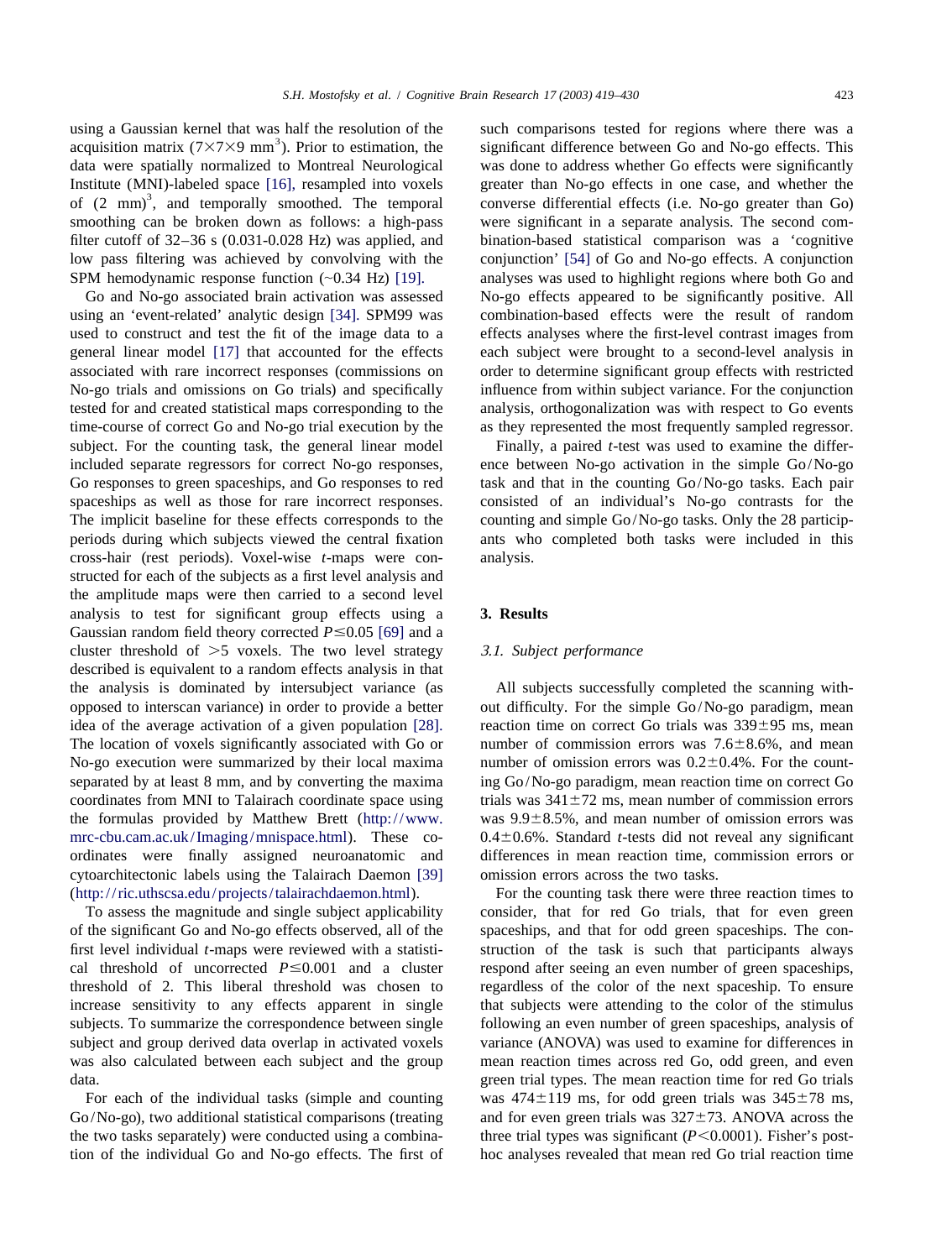<span id="page-5-0"></span>was significantly longer than that for both odd and even tions from the simple task, Go-effects were observed in the

effects for the simple Go/No-go task that were observed the primary area of No-go activation in the counting task using the event-related, random effects analytic procedures was localized to the right DLPFC (middle frontal gyrus, described above. [Fig. 2](#page-6-0) provides a pictorial depiction of BA9 and BA46). Additional activation was observed in the those same effects. The right inferior parietal lobe and right insular cortices.

As expected, Go-effects were observed in the left primary sensorimotor cortices (BA3/4) and SMA (BA6) 3 .2.3. *Within*-*task differential effects and conjoint effects* contralateral to the finger used for the button press (i.e. For the simple Go/No-go task, Go effects were sigright index finger used by all subjects). Activation associ- nificantly larger (corrected  $P \le 0.05$ ) than the correated with the occurrence of Go trials was also seen in the sponding No-go effects in the left primary sensorimotor cerebellum. Anterior cerebellar activation was seen on the cortex. No regions of the brain demonstrated No-go effects right, ipsilateral to the finger used for the button press; a that were significantly greater than Go effects. Conjunction more posterior-lateral region of activation was seen bilater- of Go and No-go effects (corrected  $P \le 0.05$ ) yielded four ally. clusters of significance, in the left primary sensorimotor

localized to the medial wall of the superior frontal gyrus cerebellum. (BA6). The region of activation appeared to overlap in For the counting Go/No-go task, Go effects were again part, but not entirely, with SMA activation observed in significantly larger (corrected  $P \le 0.05$ ) than the correassociation with Go trials (see [Fig. 2](#page-6-0)). No-go activation sponding No-go effects in the left primary sensorimotor had a greater extent rostral to the coronal plane of the cortex; Go effects were also significantly larger in the anterior commissure and was thus centered in the region occipital cortex and right cerebellum. No-go effects were referred to as the pre-SMA [\[42,52\].](#page-11-0) No-go effects also significantly larger than Go effects (corrected  $P \le 0.05$ ) in included bilateral cerebellar activation in a region corre- the right DLPFC, right inferior parietal lobule, and insular sponding to bilateral cerebellar activation seen with Go cortex. stimuli.

effects for the counting Go/No-go task. Based on results yielded regions of activation in the right DLPFC (middle from behavioral data presented above, Go effects were frontal gyrus, BA9) consistent with some of those regions assessed by examining activation associated with pre- seen in analysis of No-go effects within the counting task. sentation of the green spaceships. Consistent with observa-<br>The counting>simple contrast also yielded activation in

Table 1 Primary Go and No-go effects for simple Go/No-go paradigm

green trials (both at  $P \le 0.0001$ ). Reaction times for each of left primary sensorimotor cortices (BA3/4) and SMA the green trial types, however, were not significantly (BA6) contralateral to the finger used for the button press, different  $(P=0.5)$  and were therefore not treated differently and bilaterally in the cerebellum. Additional Go effects in the fMRI data analysis. were seen in the left thalamus and right middle occipital gyrus.

3 .2. *fMRI results* No-go effects in the counting task ([Fig. 2](#page-6-0)) included activation in the medial wall of the superior frontal gyrus 3 .2.1. *Simple Go*/*No*-*go task* (BA6), consistent with the region defined as the pre-SMA. Table 1 summarizes the main group Go and No-go However, in contrast to observations from the simple task,

Within the cerebral cortex, main effects of No-go were cortex, the left rostral SMA and in both the right and left

## 3 .2.4. *Between*-*task differential effects*

3.2.2. *Counting Go/No-go task* The paired *t*-test comparison (corrected  $P \le 0.05$ ) of [Table](#page-7-0) [2](#page-7-0) summarizes the main group Go and No-go No-go effects between tasks for counting > simple ([Fig. 3](#page-7-0))

| Thinking to and two go criters for simple Go/Two go paradigm |                  |       |          |      |                       |     |                              |                           |
|--------------------------------------------------------------|------------------|-------|----------|------|-----------------------|-----|------------------------------|---------------------------|
| Effect                                                       | $\boldsymbol{x}$ |       | Z.       |      | Cluster size<br>(vox) | Hem | Structure                    | Single subject<br>overlap |
| Go                                                           | 24               | $-48$ | $-21$    | 12.1 | 864                   | R   | Anterior lobe of cerebellum  | 26                        |
|                                                              | $-48$            | $-19$ | 51       | 11.6 | 1513                  | ┻   | Pre/Postcentral gyri         | 46                        |
|                                                              | $-8$             |       | 51       | 9.66 | 328                   | ┻   | Superior frontal gyrus (BA6) | 13                        |
|                                                              | $-32$            | $-55$ | $^{-21}$ | 8.84 | 160                   | L   | Anterior lobe of cerebellum  | 15                        |
| $No-go$                                                      | $-36$            | $-55$ | $-16$    | 9.5  | 190                   | L.  | Posterior lobe of cerebellum | 11                        |
|                                                              | $-4$             |       | 55       | 8.0  | 425                   | L   | Superior frontal gyrus (BA6) | 12                        |
|                                                              | 32               | $-50$ | $-21$    | 7.8  | 192                   | R   | Anterior lobe of cerebellum  | 11                        |
|                                                              |                  |       |          |      |                       |     |                              |                           |

Cluster foci of highest *t*-value is reported for activation seen in both Go and No-go at corrected  $P=0.05$ , cluster threshold 5. Coordinates are in Talairach space. 'Hem' refers to Hemisphere. Single subject overlap was defined for each cluster using an effective radius in mm, treating the cluster size as a spherical volume. If the vector distance to an individual's activation cluster was less than the effective radius, the cluster was deemed to overlap.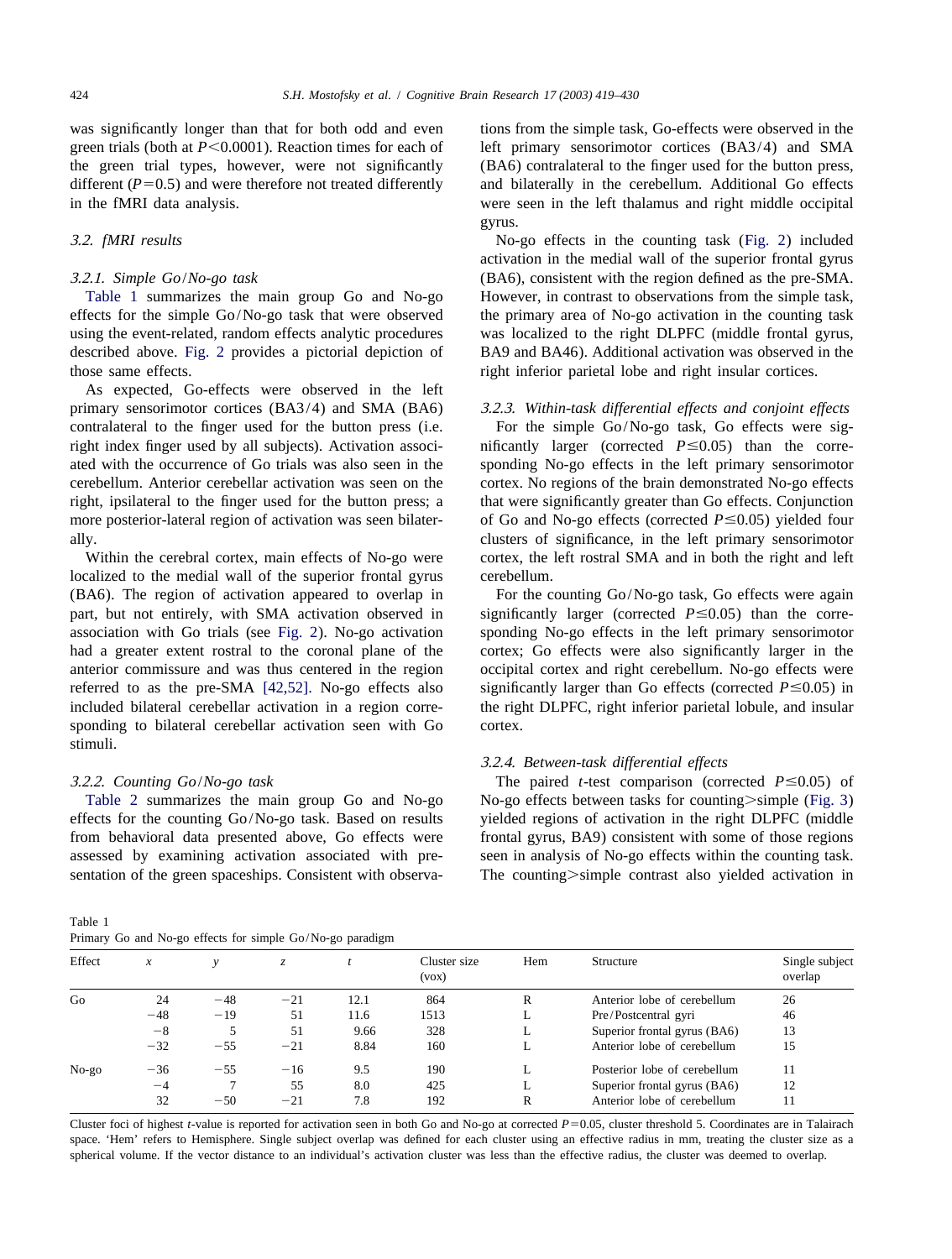<span id="page-6-0"></span>

Fig. 2. Effects for both simple and counting Go/No-go tasks. Transparent and sectional brain maps showing regions where the time courses were significant covariates of fMRI signal changes for simple Go (A), simple No-go (B), and counting No-go (C) trials. These results are based on a random effects analysis of 48 subjects for the simple task, 28 for the counting task, all using a corrected threshold *P* ≤0.05, cluster size larger than five. Neurologic convention is used (i.e. right=right hemisphere; projections looking rightward or into the page). Main effects of simple Go and No-go are visible in the left SMA. Isolated Go effects are also apparent in the cerebellum (right>left) and the left (contralateral to motor action) primary sensorimotor cortex. Sectional images for Go highlight activation in the primary sensorimotor cortex; those for No-go highlight activation in the SMA (BA 6). For the counting No-go, the primary main effect is visible in the right DLPFC (middle frontal gyrus); activation is also seen in the right SMA, inferior parietal lobule and insula. Sectional images highlight activation in the DLPFC (middle frontal gyrus).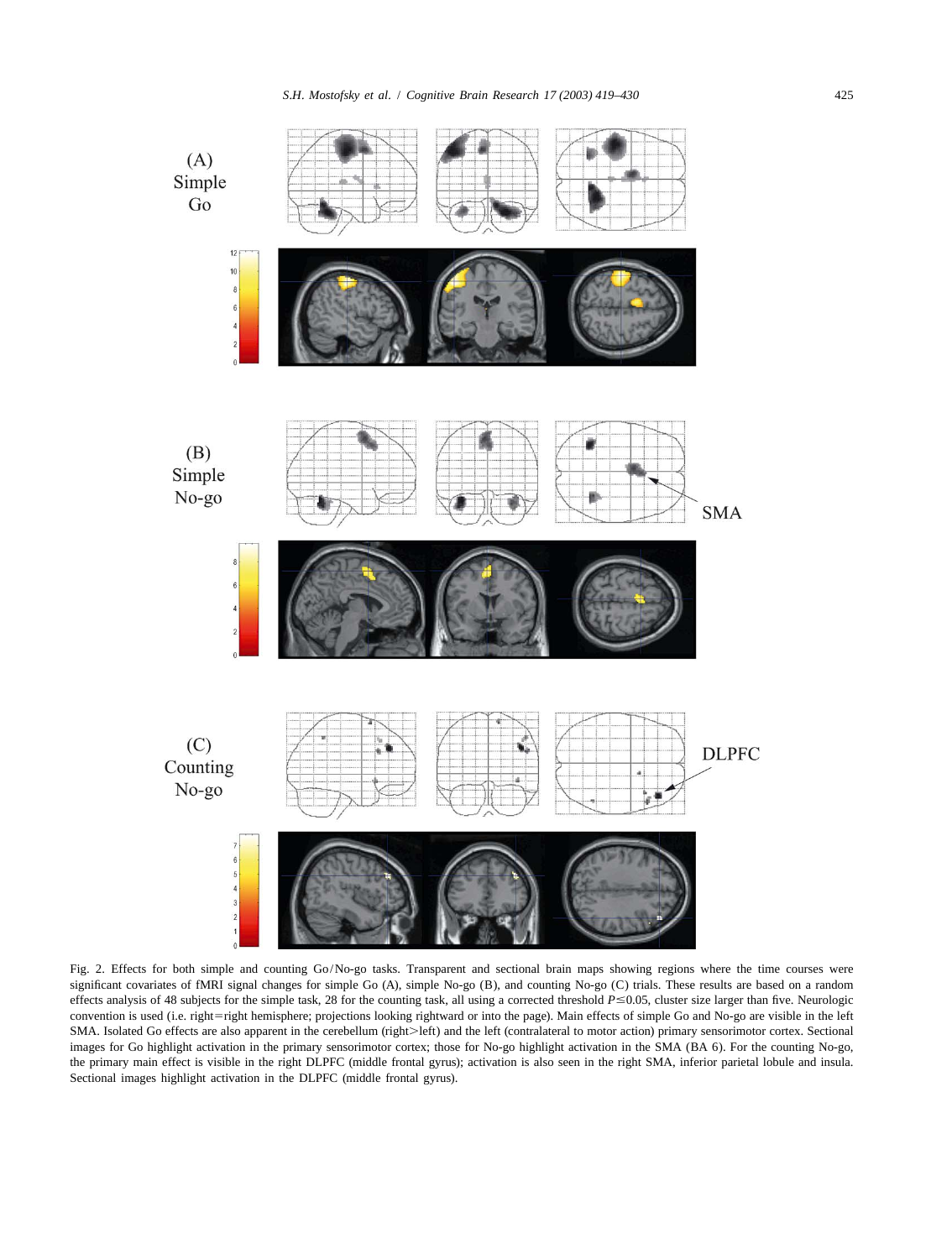<span id="page-7-0"></span>

| Table 2                                                     |  |
|-------------------------------------------------------------|--|
| Primary Go and No-go effects for counting Go/No-go paradigm |  |

| Effect  | $\boldsymbol{x}$ |       | Z. |      | Cluster size<br>(vox) | Hem | Structure                     | Single subject<br>overlap |
|---------|------------------|-------|----|------|-----------------------|-----|-------------------------------|---------------------------|
| Go      | 22               | $-95$ | 8  | 13.5 | 5378                  | R   | Middle occipital gyrus        | 26                        |
|         | $-6$             | $-7$  | 6  | 10.2 | 746                   | ∸   | Thalamus                      | 14                        |
|         | $-38$            | $-17$ | 49 | 9.1  | 309                   | ⊷   | Precentral gyrus              | 9                         |
|         | $-4$             |       | 53 | 8.2  | 187                   | ≖   | Superior frontal gyrus (BA 6) | 18                        |
| $No-go$ | 44               | 36    | 29 | 7.74 | 50                    | R   | Middle Frontal gyrus          | 6                         |
|         | 50               | 23    | 27 | 6.84 | 12                    | R   | Middle Frontal gyrus          | $\Omega$                  |
|         | 14               | 15    | 62 | 6.78 |                       | R   | Superior frontal gyrus (BA 6) |                           |

Cluster foci of highest *t*-value is reported for activation seen in both Go and No-go at corrected  $P=0.05$ , cluster threshold 5. Coordinates are in Talairach space. 'Hem' refers to Hemisphere. Single subject overlap was defined for each cluster using an effective radius in mm, treating the cluster size as a spherical volume. If the vector distance to an individual's activation cluster was less than the effective radius, the cluster was deemed to overlap.

the right inferior frontal gyrus and pre-SMA. The opposite demonstrated No-go associated activation within the acticomparison (simple No-go.>counting No-go) yielded re- vation field in the SMA (BA 6) observed in the group gions of activation bilaterally in the primary sensorimotor analyses. For the counting task (Table 2), 29% of in- $\text{cortex } (L > R)$  and in the left paracentral lobule. dividuals demonstrated No-go associated activation within

For both tasks, single subject Go effects generally were consistent with the group analyses although some variability was present. With regard to single subject replica- **4. Discussion** tion of Talairach defined regions for the simple task ([Table](#page-5-0)

the DLPFC (middle frontal gyrus); 25% of individuals 3 .2.5. *Single subject correspondence to group data* demonstrated activation within the SMA (BA 6).

[1](#page-5-0)), this agreement was observed in 96% of the subjects for In this study adults performed two Go/No-go tasks the contralateral primary sensorimotor cortex (pre/post during fMRI as a means of examining neural mechanisms central gyri). Single subject correspondence for other Go underlying motor response inhibition, a simple Go/No-go effects observed in group analysis were 54% for the task in which the cognitive and behavioral variables were ipsilateral cerebellum, 31% for the contralateral cerebel- minimized, and a counting Go/No-go task in which lum, and 21% for the SMA (BA 6). inhibition of a motor response was dependent upon a rule Single subject No-go effects were not as consistent with held in working memory. Activation associated with the group effects. For the simple task, 25% of individuals presentation of Go stimuli was fairly consistent across both



## Counting No-go minus Simple No-go

Fig. 3. Effects for paired *t*-test comparison of No-go effects between counting and simple Go/No-go tasks. Results are based on a random effects analysis of 28 subjects who completed both tasks (corrected *P* ≤0.05). Transparent and sectional brain maps show regions where the time courses were significant covariates of fMRI signal changes in which No-go activation in the counting task was greater than that seen in the simple task. Neurologic convention is used (i.e. right=right hemisphere; projections looking rightward or into the page). Main effects of counting No-go>simple No-go are primarily seen in the right DLPFC (middle frontal gyrus, BA9); effects are also seen in the right inferior frontal gyrus and pre-SMA. Sectional images highlight activation in the right DLPFC.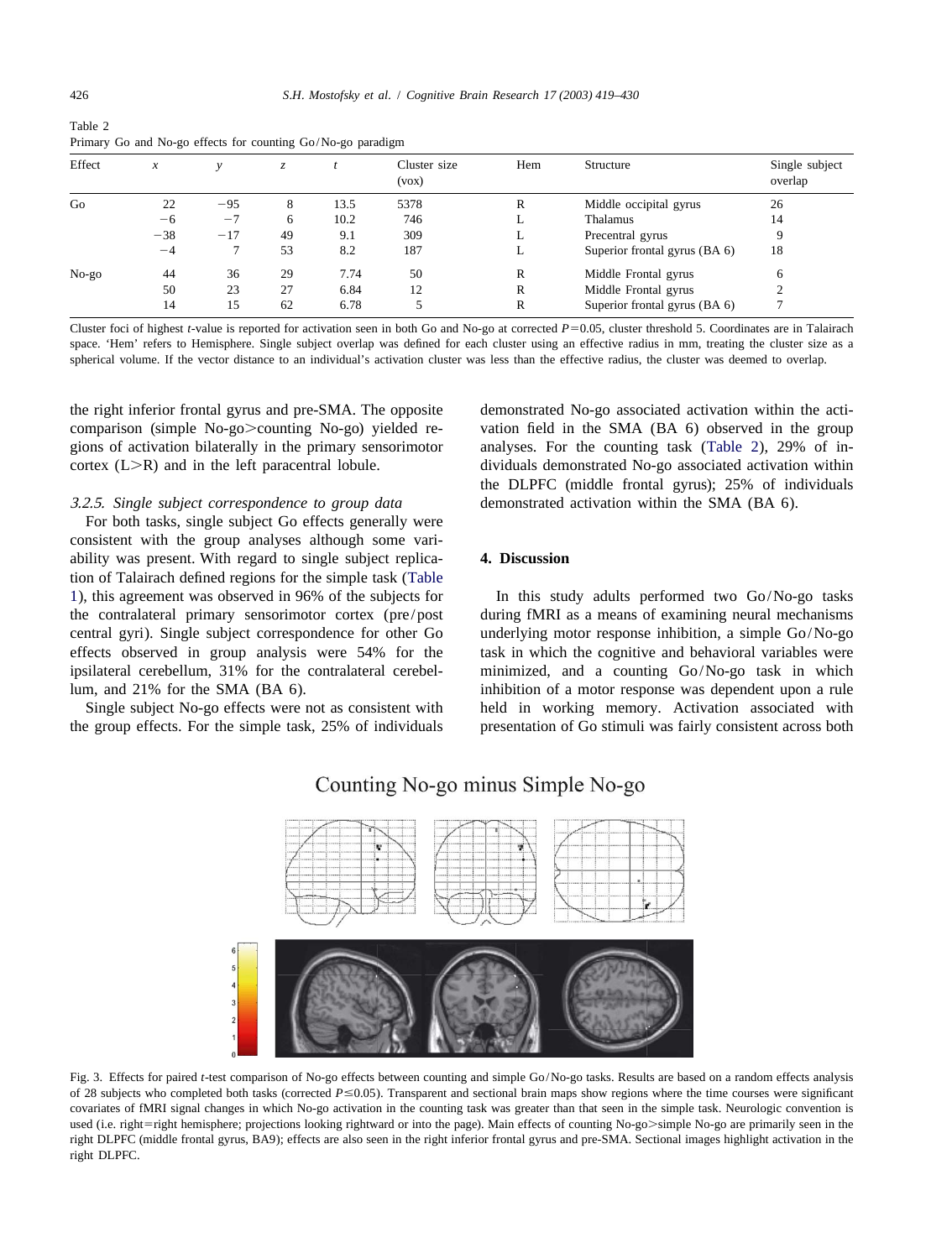tasks. No-go effects, however, were clearly distinct: for the labeling convention has also been adapted by those sumsimple Go/No-go task, activation was localized to the marizing the extensive literature on motor regions studied pre-SMA; the counting task elicited additional No-go in human functional imaging experiments [\[52\].](#page-11-0) The disactivation in the right dorsolateral prefrontal cortex. The tinction was based on findings of neuronal activity occurfindings are consistent with our a priori hypotheses and ring between a stimulus and a motor response in the lend support to a multiple domain model of response pre-SMA during a delayed reaction trial, suggesting that inhibition [\[63\]](#page-11-0) in that they suggest that a circumscribed this region is involved both in preparation (which might region within the skeletomotor circuit is necessary for also include inhibition) and execution of a motor response. inhibition of a motor response under conditions mini- Activity in the SMA proper, on the other hand, was mizing superimposed cognitive processes, whereas recruit-<br>associated with the movement itself, suggesting that this ment of the DLPFC is necessary under conditions in which region is dedicated to motor execution. working memory is necessary to guide inhibition of the The contrast of No-go effects to Go effects in the simple response. task, did not yield any brain voxels in the pre-SMA

this study utilized an event-related design in which cues ues. Conjunction analysis between No-go and Go, howwere presented at a relatively rapid rate (every 1.5 s), ever, did confirm that Go and No-go events are both consistent with how the task is administered in clinical and associated with signal changes in the pre-SMA. Such investigative settings outside the scanner. As applied to the commonality supports this region's relevance in motor simple Go/No-go task, the rapid presentation of cues response preparation, an important component of which served to increase demand on the systems involved in involves initiating selected motor responses, while inhibmotor response preparation and inhibition; this, combined iting initiation of others. with the use of a simple design with a familiar color Data from other studies [\[2,30,11,61\]](#page-10-0) provide evidence cue–response association (green for Go; red for No-go), for pre-SMA involvement in motor response inhibition. allowed us to minimize the influence of cognitive demands Direct stimulation of the anterior medial wall of the frontal (e.g. working memory) and thereby investigate the systems lobe has been shown to inhibit ongoing voluntary motor involved in inhibition of a motor response. activity and prevent initiation of a movement [\[30\].](#page-10-0) In fMRI

overlapping patterns of activation associated with pre- cade and antipointing tasks, both of which require inhibi-sentation of (and response to) Go and No-go cues. Pre-<br>tion of a prepotent response [\[11\];](#page-10-0) and the SMA was one of sentation of Go cues (and resulting motor response) was the primary regions of activation observed in a conjunctive associated with activation in contralateral (left) primary analysis addressing common activation sites across two motor and sensory cortices, the left SMA, and bilateral different response inhibition tasks [\[63\].](#page-11-0) Furthermore, by cerebellum; all of these regions are known to be important coupling the temporal resolution offered by EEG with the for execution of voluntary movement [\[51\].](#page-11-0) We were able to spatial resolution offered by fMRI, investigators were able detect robust, event-specific activation associated with to demonstrate that an 'intermediate' region of the SMA is motor response to a visual cue despite the rapid (1.5 s ISI), crucial in triggering a motor action by release of inhibition non-jittered presentation of the Go trials. Our task design, of the primary motor area, arguing for its role in motor which incorporated intermittent long (10 s) rest intervals as response inhibition [\[2\].](#page-10-0) well as No-go events into the paradigm, probably en-<br>If the pre-SMA is involved in both motor inhibition and hanced our ability to detect changes in regional brain response preparation as suggested by Matsuzaka et al. [\[42\],](#page-11-0) activation associated with motor response to Go cues. it may be that our difficulty in distinguishing between

detected with the simple Go/No-go task, statistical con-<br>tions in temporal resolution associated with fMRI. The trast between Go and No-go events revealed an area of approach taken by Ball et al. [\[2\],](#page-10-0) with coupling of EEG significance in the primary motor cortex where Go effects and fMRI, would therefore be useful in resolving the role were larger than No-go effects. These results suggest that of the pre-SMA in inhibition of a motor response to a Go events (simple motor actions) are, as expected, spe-<br>No-go cue. We speculate that better temporal resolution cifically associated with primary motor cortex activation would reveal the pre-SMA to be involved in both motor [\[51\].](#page-11-0) response preparation and inhibition, albeit at different

Activation associated with the occurrence of No-go points in time. events (and resulting inhibition of motor response) during Our findings from the simple Go/No-go task are similar the simple task was observed in a specific region localized to those from another event-related fMRI study [\[29\]](#page-10-0) in to the anterior (rostral) portion of the SMA. Investigators which region of interest (ROI) analyses performed on the using single-cell recording methods in studies of primates medial prefrontal cortex revealed that SMA-proper activa- [\[42\]](#page-11-0) have referred to this region as the pre-SMA, dis-<br>tion was associated with presentation of Go cues, whereas tinguishing it from the more caudal SMA proper. This pre-SMA activation was associated with both presentation

Unlike most previous fMRI studies of Go/No-go tasks, demonstrating such No-go dominance at corrected *P*-val-

Results for the simple Go/No-go task reveal partially studies, SMA activation has been observed during antisac-

Regarding apparent Go specificity of the signal changes these components during Go/No-go is related to limita-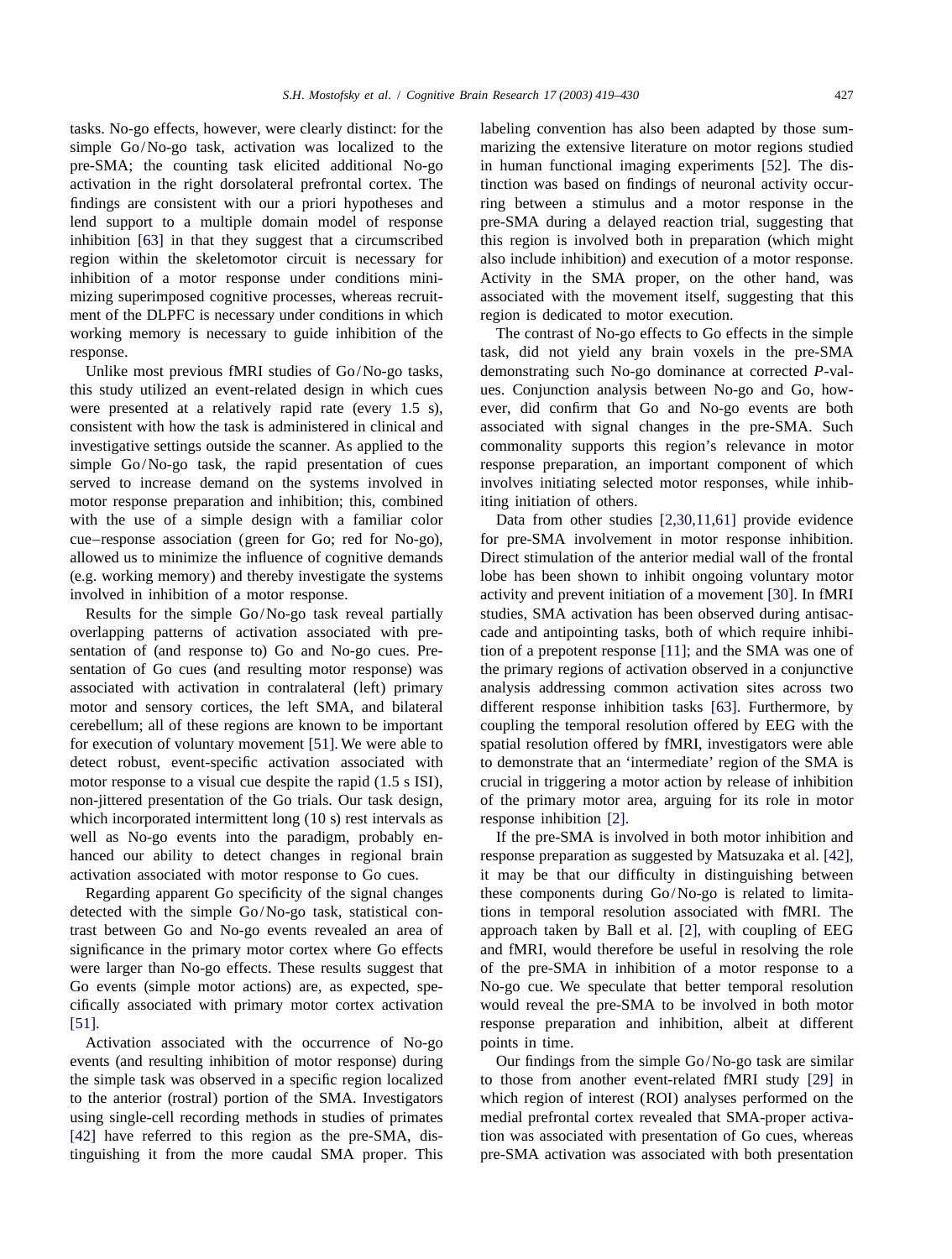of Go and of No-go cues. However, other investigators dependent on task demand (i.e. domain of response using event-related Go/No-go designs [\[15,21,36,41\]](#page-10-0) re- inhibition), can be further guided by cognitive and emoported activation in a variety of frontal/prefrontal regions, tional information provided by afferents from association and in the aforementioned study [\[29\]](#page-10-0) the initial analyses, areas. conducted prior to ROI analyses, revealed widely distribut- There were differences in No-go activation within the ed patterns of activation. Most of these studies incorpo- pre-SMA between the simple and counting Go/No-go rated elements that increased the cognitive requirements tasks; No-go activation during the simple task was cenbeyond that of the simple Go/No-go task used in the tered in the left pre-SMA, whereas activation in the current study. Prefrontal activation in one of these event- counting task was centered in the right pre-SMA (as was related Go/No-go studies [\[21\]](#page-10-0) may be attributable to the that seen in the contrast of counting $>$ simple No-go). The use of a complex task that was dependent on working findings suggest that region-specific activation within the memory (Subjects were required to decide between two pre-SMA may be task dependent; left pre-SMA activation possible No-go cues based on events occurring up to in the simple Go/No-go task may be related to left several seconds prior). In the other event-related studies hemisphere dominance for motor preparation/execution, [\[15,29,37,41\]](#page-10-0) investigators used simpler Go/No-go tasks; whereas right pre-SMA activation in the counting Go/Nohowever, in three of these studies the Go and No-go cues go task appears to be linked to recruitment of other regions used were numbers [\[29\],](#page-10-0) letters [\[41\],](#page-11-0) and cartoon character within the right hemisphere, in particular the right DLPFC. images [\[15\]](#page-10-0) which might have increased the demand for Low inhibitory task demand is an unlikely explanation working memory load compared with our use of familiar for the lack of prefrontal activation during the simple cue–response associations of green for Go and red for Go/No-go task. The paradigm had a high ratio of Go to No-go. No-go cues that intensified the need for inhibitory brain

require the recruitment of additional prefrontal regions, we Furthermore, the rate of errors of commission (7.6%) in tested subjects using a second, counting Go/No-go task. our subjects is consistent with the error rate obtained by The design was very similar to that of the simple Go/No- other studies [\[21,37,41\],](#page-10-0) and was not significantly different go task, except that one needed to utilize information held from the rate seen in the counting task. in working memory in order to guide inhibition of the It should also be noted that other event-related studies motor response. Consistent with our hypotheses, the right may have observed prefrontal activation because their DLPFC, which has been shown to be critical for working statistical or brain sampling methods were less rigorous or memory [\[12,23\],](#page-10-0) was the primary region of activation less applicable to a wider population than those used in our associated with presentation of No-go cues in the counting study. For example, most of the previous event-related task and in the differential 'No-go minus Go' contrast. studies cited in this paper [\[15,36,41\]](#page-10-0) did not explicitly Furthermore, the right DLPFC was the primary region of utilize a random effects model, and only two [\[21,41\]](#page-10-0) activation in the between-task differential contrast of explicitly used a *P*-value corrected for multiple com-

presentation of No-go cues elicited activation in the pre- studies showing prefrontal activation or to the possibility SMA. Since inhibition of a skeletomotor response is basic of a type II error in our investigation; the former appears to both tasks, the findings suggest that the pre-SMA is more likely given the large number of subjects in our study necessary for inhibition of all actions and that recruitment and our use of random effects analysis. With respect to of prefrontal regions occurs as tasks increase in complexi- sampling, Konishi et al. [\[36\]](#page-11-0) limited their acquisition to the ty. It is evident that the DLPFC is recruited when response slices 10–40 mm above the AC–PC plane. While this inhibition is governed by a rule held in working memory; sub-sampling increases signal to noise in portions of the similarly, we speculate that OFC may be recruited when prefrontal cortex, it also has the disadvantage of missing motor response is governed by motivational information completely much of the superior and inferior brain includrelated to response and reward cost. Anatomic organization ing both the SMA and the cerebellum. within the SMA supports this hypothesis. The SMA Cerebellar findings from the simple Go/No-go task

To determine if additional working memory load would function during successful non-responses to No-go trials.

counting No-go minus simple No-go. parisons. These differences in analytic approach open the In both the simple and the counting Go/No-go task, possibility to the presence of type I errors in previous

proper, involved in initiation and execution of a motor paralleled those seen in the SMA: activation of the right response, is connected with the primary motor cortex and anterior cerebellar cortex was associated with Go events; primary/secondary sensory areas; in contrast, the pre-SMA bilateral activation in an area posterior and lateral to that receives afferents from frontal and parietal association observed with Go events was associated with both Go and areas (including the DLPFC and OFC) and sends direct No-go events. These findings suggest that more medial efferents to premotor regions (including the SMA proper) cerebellar activation is associated with motor execution but *not* to the primary motor cortex [\[42,38,55\].](#page-11-0) The specific to Go events; more lateral activation is related to anatomic organization supports a pre-SMA role in selec- preparation (and possibly inhibition) of the motor response. tion (which includes inhibition) of motor actions that, This medial/lateral dissociation in the anterior cerebellar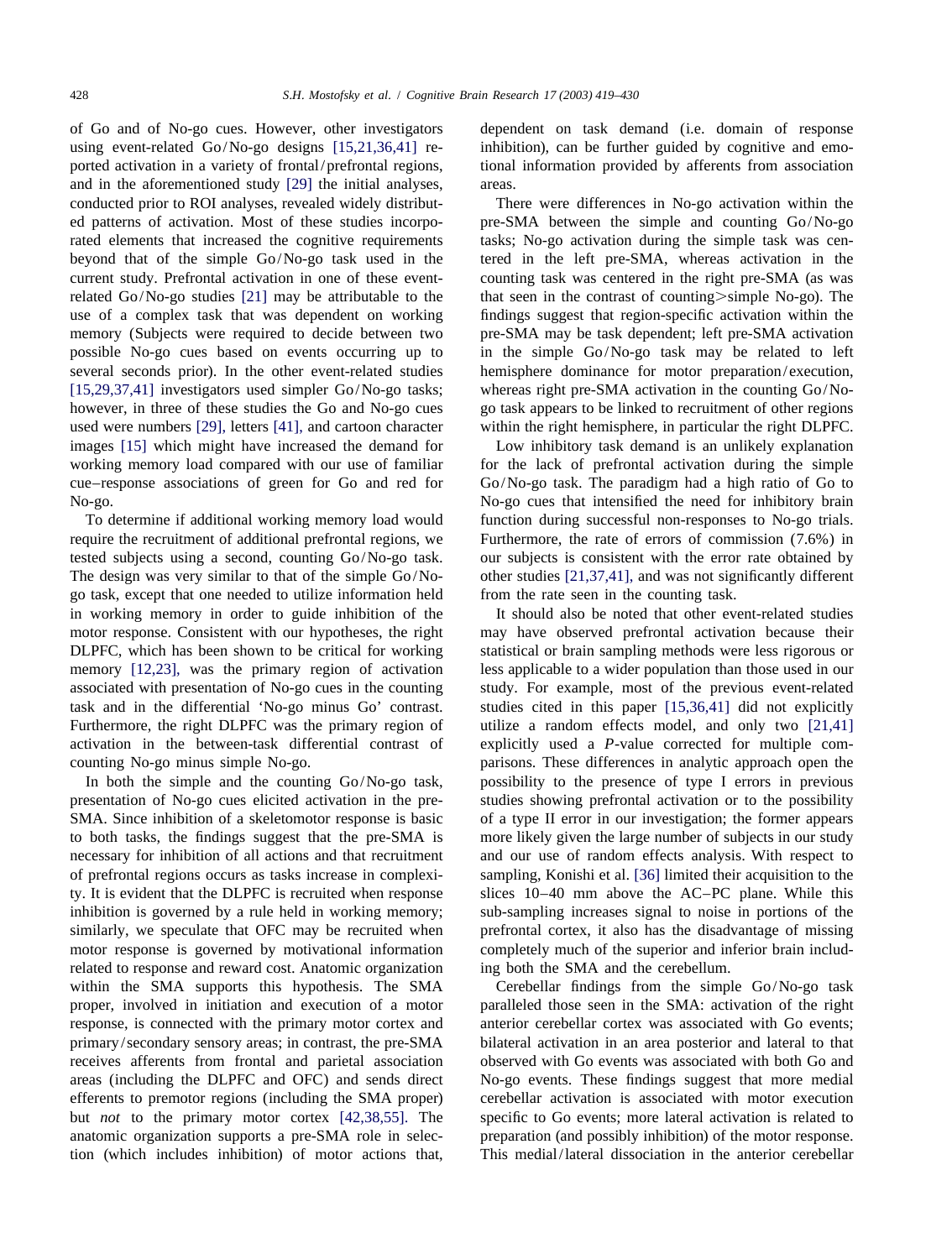the SMA; an observation consistent with mapping of<br>frontal-cerebellar circuits [\[43\]](#page-11-0) showing parallel projections<br>from the dentate nucleus to (via the thalamus) motor and<br>from the dentate nucleus to (via the thalamus) motor premotor regions in the cerebral cortex. [7] D.D. Burman, C.J. Bruce, Suppression of task-related saccades by

group results of this investigation (see last column of physiol. 1 (1991) 2252-2261.<br> [Tables 1](#page-5-0) [and 2](#page-5-0)). Agreement was most apparent in the [8] V. Calhoun et al., A weighted least-squares algorithm for estimation and visuali contralateral sensorimotor and ipsilateral cerebellar activa- MRI, Magn. Reson. Med. 44 (2000) 947–954. tion associated with the Go response. No-go effects, [9] B.J. Casey et al., Implication of right frontostriatal circuitry in however, were more variable across subjects offering response inhibition and attention-deficit/hyperactivity disorder, J. ammirical support of the notion that universal (i.e. that seen Am. Acad. Child Adolesc. Psychiatry 3 empirical support of the notion that universal (i.e. that seen<br>in most individuals) response inhibitory brain activation is<br>considerably more subtle than universal signal changes<br> $\begin{array}{c} \text{Am. Acad. Child Adolesc. Psychiatry } 36 (3) (1997) (374-383.$ associated with motor execution. It is also possible that Go [11] J.D. Connolly et al., A comparison of frontoparietal fMRI activation effects were more robust because the number of such trials during anti-saccades and anti-pointing, J. Neurophysiol. 84 (2000) was more than three times that for No-go 1645–1655. was more than three times that for No-go.<br>
Description is the sixed surface that the sixed surface of the surface of the surface of the surface of the surface of the surface of the surface of the surface of the surface of

allows for insight into mechanisms underlying response [13] M .B. Denckla, R.G. Rudel, Anomalies of motor development in inhibition in the general population. Our findings appear to hyperactive boys, Ann. Neurol. 3 (1978) 231–233.<br>
indicate that a circumscribed region within the [14] R. Dias, T.W. Robbins, A.C. Roberts, Dissociable forms of indicate that a circumscribed region within the [14] R. Dias, T.W. Robbins, A.C. Roberts, Dissociable forms of inhib-<br>skeletomotor circuit (pre-SMA) is necessary for inhibition<br>of a motor response, whereas recruitment of t necessary under conditions in which working memory is [15] S. Durston et al., The effect of preceding context on inhibition: an necessary to guide inhibition of the response. Systematic event-related fMRI study, Neuroimage 16 (2002) 449–453.<br>
study using tasks with additional cognitive and emotional (16) A. Evans et al., 3D statistical neuroanatomi study using tasks with additional cognitive and emotional/<br>behavioral components would help to map out the domain-<br>specific roles of other frontal regions and circuits (e.g. [17] K.J. Friston et al., Statistical parametric

Data acquired at the F.M. Kirby Research Center for [21] H. Garavan, T.J. Ross, E.A. Stein, Right hemispheric dominance of Functional Brain Imaging, Kennedy Krieger Institute.<br>Supported by NIH grants: K08 NS02039 (to SHM), MH01824 (to MCG), and by the National Center for stintiva, Acta Psiquiatr. Psicol. Latinoam. 18 (1972) 177–185. Research Resources, NIH, under P41 RR15241 and the [23] P.S. Goldman-Rakic, Regional and cellular fractionation of working<br>
Iohns Honkins General Clinical Research Center (M01 memory, Proc. Natl. Acad. Sci. USA 93 (1996) 1 Johns Hopkins General Clinical Research Center (M01 memory, Proc. Natl. Acad. Sci. USA 93 (1996) 13473-13480.<br>
[24] E.E. Gorenstein, C.A. Mammato, J.M. Sandy, Performance of inattentive-overactive children on selected meas

- functionally segregated circuits linking basal ganglia and cortex, goal-directed saccades, Exp. Brain Res. 58 (1985) 455–472.
- movement as revealed by high-resolution EEG and fMRI, Neuroim-<br>Neuropsychol. Soc. 1 (1995) 511-516.
- [3] R.A. Barkley, Behavioral inhibition, sustained attention, and execu-
- [4] R .A. Barkley, G. Grodzinsky, G.J. DuPaul, Frontal lobe functions in Ann. Neurol. 42 (1997) 632–637. attention deficit disorder with and without hyperactivity: a review [30] A . Ikeda et al., Movement-related potentials associated with single
- <span id="page-10-0"></span>cortex is similar to the rostral/caudal dissociation seen in [5] A. Bechara et al., Insensitivity to future consequences following<br>the  $SMA$ : an observation consistent with manning of damage to human prefrontal cortex, Cog
	-
	- Single subject analysis only partially agreed with the electrical stimulation in the primate's frontal eye field, J. Neuro-<br>
	oun results of this investigation (see last column of physiol. 77 (1997) 2252–2267.
		-
		-
		-
		-
- Despite the variability in the single subject data, our<br>application of random effects models to group analyses<br> $\frac{1}{2}$  5.3.4. Counting et al., Hansien and sustained activity in a distributed<br>neural system for human work
	-
	-
	-
	-
- OFC). A general linear approach, Hum. Brain Mapp. 2 (1995) 189–210.
	- [18] K.J. Friston et al., Detecting activations in PET and fMRI: levels of inference and power, Neuroimage 4 (3) (1996) 223–235.
- [19] K .J. Friston et al., Stochastic designs in event-related fMRI, **Acknowledgements** Neuroimage 10 (5) (1999) 607–619.
	- [20] J.M. Fuster, The Prefrontal Cortex, Raven Press, New York, 1997.
	-
	-
	-
	- type function, J. Clin. Psychol. 45 (1989) 619–632.
- [25] G. Grodzinsky, R. Diamond, Frontal lobe functioning in boys with attention-deficit hyperactivity disorder, Dev. Neuropsychol. 8 (1992) **References** 427–445.
- [26] D. Guitton, H.A. Buchtel, R.M. Douglas, Frontal lobe lesions in man [1] G .E. Alexander, M.R. DeLong, P.L. Strick, Parallel organization of cause difficulties in suppressing reflexive glances and in generating
- Annu. Rev. Neurosci. 9 (1986) 357-381. [27] E.L. Harris et al., Executive function in children with Tourette [2] T. Ball et al., The role of higher-order motor areas in voluntary syndrome and/or attention deficit hyperactivity disorder, J. Int.
	- age 10 (1999) 682–694. [28] A.P. Holmes, K.J. Friston, Generalisability, random effects and<br>R.A. Barkley, Behavioral inhibition, sustained attention, and execu-<br>population inference, Neuroimage 7 (1998) S754.
	- tive functions: Constructing a unifying theory of ADHD, Psycholog. [29] M. Humberstone et al., Functional magnetic resonance imaging of Bull. 121 (1) (1997) 65–94. Single motor events reveals human presupplementary motor area,
	- and research report, J. Abnorm. Child Psychol. 20 (1992) 163–188. and repetitive movements recorded from human supplementary